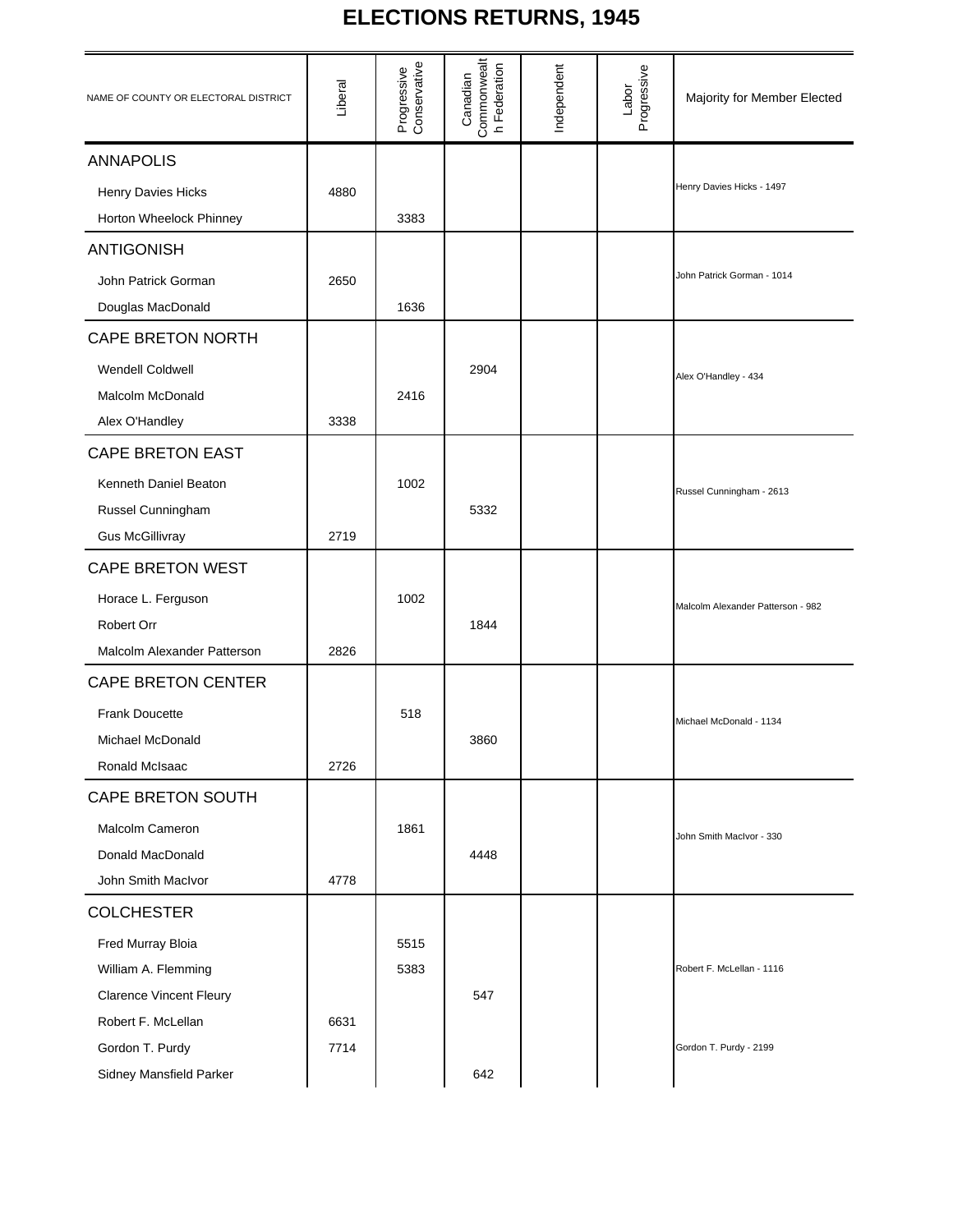| NAME OF COUNTY OR ELECTORAL DISTRICT | Liberal | Progressive<br>Conservative | Commonwealt<br>h Federation<br>Canadian | Independent | Progressive<br>Labor | Majority for Member Elected      |
|--------------------------------------|---------|-----------------------------|-----------------------------------------|-------------|----------------------|----------------------------------|
| <b>CUMBERLAND</b>                    |         |                             |                                         |             |                      |                                  |
| Kenneth Judson Cochrane              | 6995    |                             |                                         |             |                      |                                  |
| John James Crummey                   |         |                             | 2867                                    |             |                      | Kenneth Judson Cochrane - 724    |
| Martin James Kaufman                 | 6540    |                             |                                         |             |                      |                                  |
| Joseph Bernard Murray                |         |                             | 1706                                    |             |                      |                                  |
| Archie Barney Smith                  |         | 6271                        |                                         |             |                      | Martin James Kaufman - 269       |
| Norman Shaw Sanford                  |         | 5807                        |                                         |             |                      |                                  |
| <b>DIGBY</b>                         |         |                             |                                         |             |                      |                                  |
| Joseph Willie Comeau                 | 4714    |                             |                                         |             |                      | Joseph Willie Comeau - 2008      |
| Edgar Lawrence Outhouse              |         |                             | 552                                     |             |                      |                                  |
| Kenneth Earl Smith                   |         | 2706                        |                                         |             |                      |                                  |
| <b>GUYSBOROUGH</b>                   |         |                             |                                         |             |                      |                                  |
| <b>Harold Vans Hudson</b>            |         | 2112                        |                                         |             |                      | Arthur Whittier Mackenzie - 1344 |
| <b>Arthur Whittier Mackenzie</b>     | 3456    |                             |                                         |             |                      |                                  |
| <b>HALIFAX NORTH</b>                 |         |                             |                                         |             |                      |                                  |
| Thomas Burgess                       |         |                             | 2120                                    |             |                      |                                  |
| <b>Harold Connolly</b>               | 6089    |                             |                                         |             |                      | Harold Connolly - 3969           |
| Alexander Munroe                     |         | 1777                        |                                         |             |                      |                                  |
| Bernard Joseph Vaughan               |         |                             |                                         |             |                      |                                  |
| <b>HALIFAX SOUTH</b>                 |         |                             |                                         |             |                      |                                  |
| Arthur John Haliburton               |         | 2067                        |                                         |             |                      |                                  |
| Angus L. MacDonald                   | 5181    |                             |                                         |             |                      | Angus L. MacDonald - 3114        |
| <b>Andrew Mathews</b>                |         |                             | 129                                     |             |                      |                                  |
| Richard Leo Rooney                   |         | 1080                        |                                         |             |                      |                                  |
| <b>HALIFAX EAST</b>                  |         |                             |                                         |             |                      |                                  |
| A. L. Mattatall                      |         | 3033                        |                                         |             |                      | Geoffrey Stevens - 3173          |
| Cecil Clyde Russell                  |         |                             | 2366                                    |             |                      |                                  |
| <b>Geoffrey Stevens</b>              | 6206    |                             |                                         |             |                      |                                  |
| <b>HALIFAX CENTER</b>                |         |                             |                                         |             |                      |                                  |
| Carl Palm Bethune                    |         | 2279                        |                                         |             |                      | James Edward Rutledge - 2458     |
| R. B. Mitchell                       |         |                             | 1562                                    |             |                      |                                  |
| James Edward Rutledge                | 4737    |                             |                                         |             |                      |                                  |
| <b>HALIFAX WEST</b>                  |         |                             |                                         |             |                      |                                  |
| Ronald Manning Fielding              | 4997    |                             |                                         |             |                      | Ronald Manning Fielding - 2211   |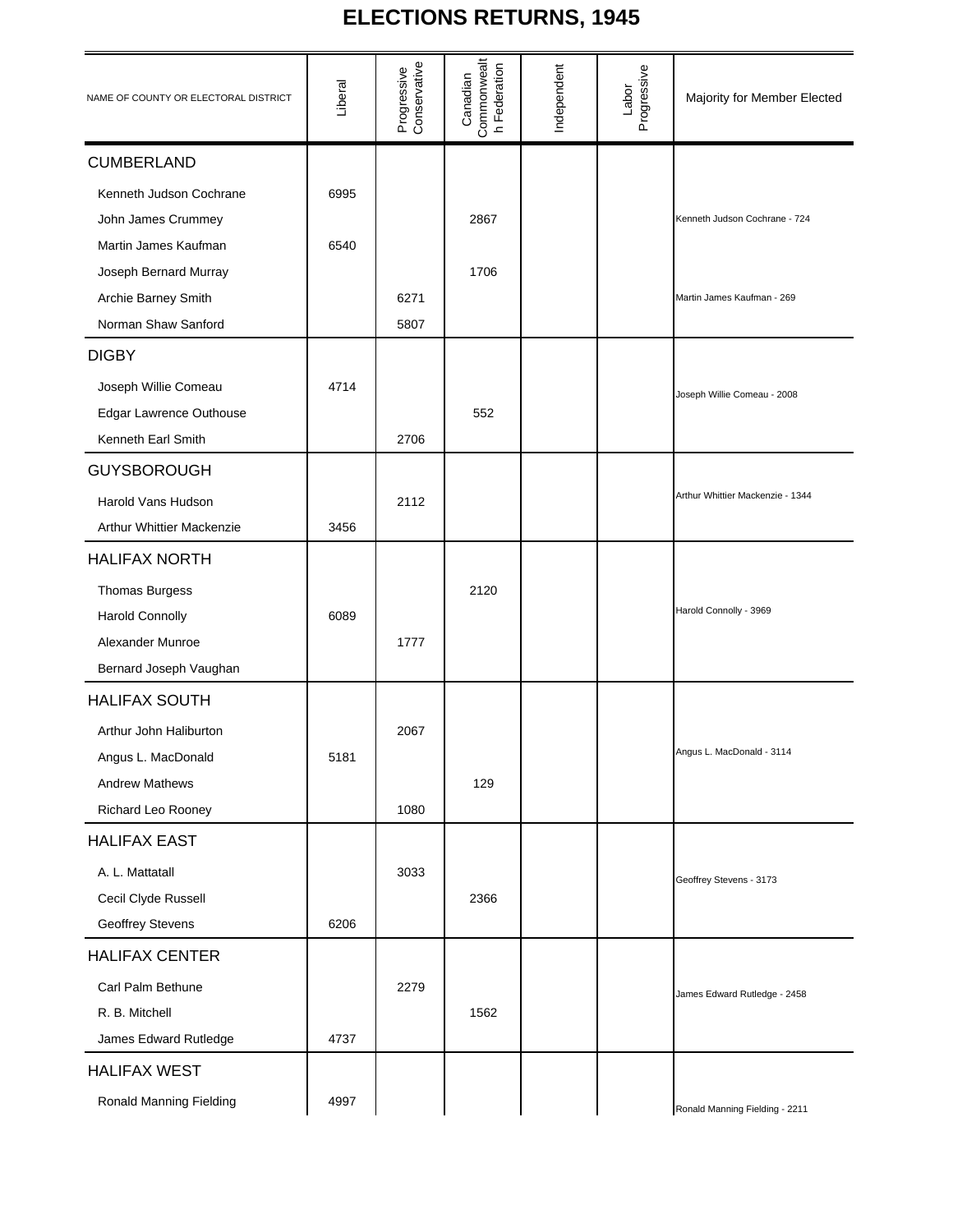| NAME OF COUNTY OR ELECTORAL DISTRICT   | Liberal | Progressive<br>Conservative | Commonwealt<br>h Federation<br>Canadian | Independent | Progressive<br>Labor | Majority for Member Elected       |
|----------------------------------------|---------|-----------------------------|-----------------------------------------|-------------|----------------------|-----------------------------------|
| Malcolm Edgbert Walker                 |         | 2786                        |                                         |             |                      |                                   |
| Fred Young                             |         |                             | 2392                                    |             |                      |                                   |
| <b>HANTS</b>                           |         |                             |                                         |             |                      |                                   |
| Robert A. MacLellan                    | 4951    |                             |                                         |             |                      | Robert A. MacLellan - 1757        |
| Norman Dudley Murray                   |         | 3194                        |                                         |             |                      |                                   |
| <b>Frederick Charles Gilmore Scott</b> |         |                             | 1256                                    |             |                      |                                   |
| <b>INVERNESS</b>                       |         |                             |                                         |             |                      |                                   |
| Alexander Angus MacInnes               |         | 2201                        |                                         |             |                      | Alexander A. MacKinnon - 3082     |
| Alexander A. MacKinnon                 | 5283    |                             |                                         |             |                      |                                   |
| <b>KINGS</b>                           |         |                             |                                         |             |                      |                                   |
| William Lawrence Chisholm              |         | 4751                        |                                         |             |                      | D. Durrell Sutton - 2276          |
| D. Durell Sutton                       | 7027    |                             |                                         |             |                      |                                   |
| <b>LUNENBURG</b>                       |         |                             |                                         |             |                      |                                   |
| Frank R. Davis                         | 6867    |                             |                                         |             |                      |                                   |
| R. Clifford Levy                       |         | 5854                        |                                         |             |                      | Frank R. Davis - 1013             |
| James A. MacLeod                       |         | 5585                        |                                         |             |                      |                                   |
| Gordon E. Romkey                       | 6839    |                             |                                         |             |                      | Gordon E. Romkey - 985            |
| <b>PICTOU</b>                          |         |                             |                                         |             |                      |                                   |
| Alfred B. DeWolfe                      | 9020    |                             |                                         |             |                      | Alfred B. DeWolfe - 1959          |
| G. Miller Dick                         |         |                             | 1576                                    |             |                      |                                   |
| John A. MacGregor                      |         | 6704                        |                                         |             |                      |                                   |
| Josiah H. MacQuarrie                   | 10031   |                             |                                         |             |                      |                                   |
| Donald L. Nicholson                    |         |                             | 1688                                    |             |                      | Josiah H. MacQuarrie - 2970       |
| George J. White                        |         |                             |                                         | 245         |                      |                                   |
| Ernest G. Irish                        |         | 7061                        |                                         |             |                      |                                   |
| <b>QUEENS</b>                          |         |                             |                                         |             |                      |                                   |
| Leonard William Fraser                 |         | 2503                        |                                         |             |                      | Merrill Denzil Rawding - 341      |
| Merrill Denzil Rawding                 | 2844    |                             |                                         |             |                      |                                   |
| Clarence Webber                        |         |                             | 557                                     |             |                      |                                   |
| <b>RICHMOND</b>                        |         |                             |                                         |             |                      |                                   |
| Lauchlin Daniel Currie                 | 3149    |                             |                                         |             |                      | Lauchlin Daniel Currie - 2190     |
| Frederick Albert Thurgood              |         | 959                         |                                         |             |                      |                                   |
| <b>SHELBURNE</b>                       |         |                             |                                         |             |                      |                                   |
| Wilfred Tennyson Dauphinee             | 3214    |                             |                                         |             |                      | Wilfred Tennyson Dauphinee - 1011 |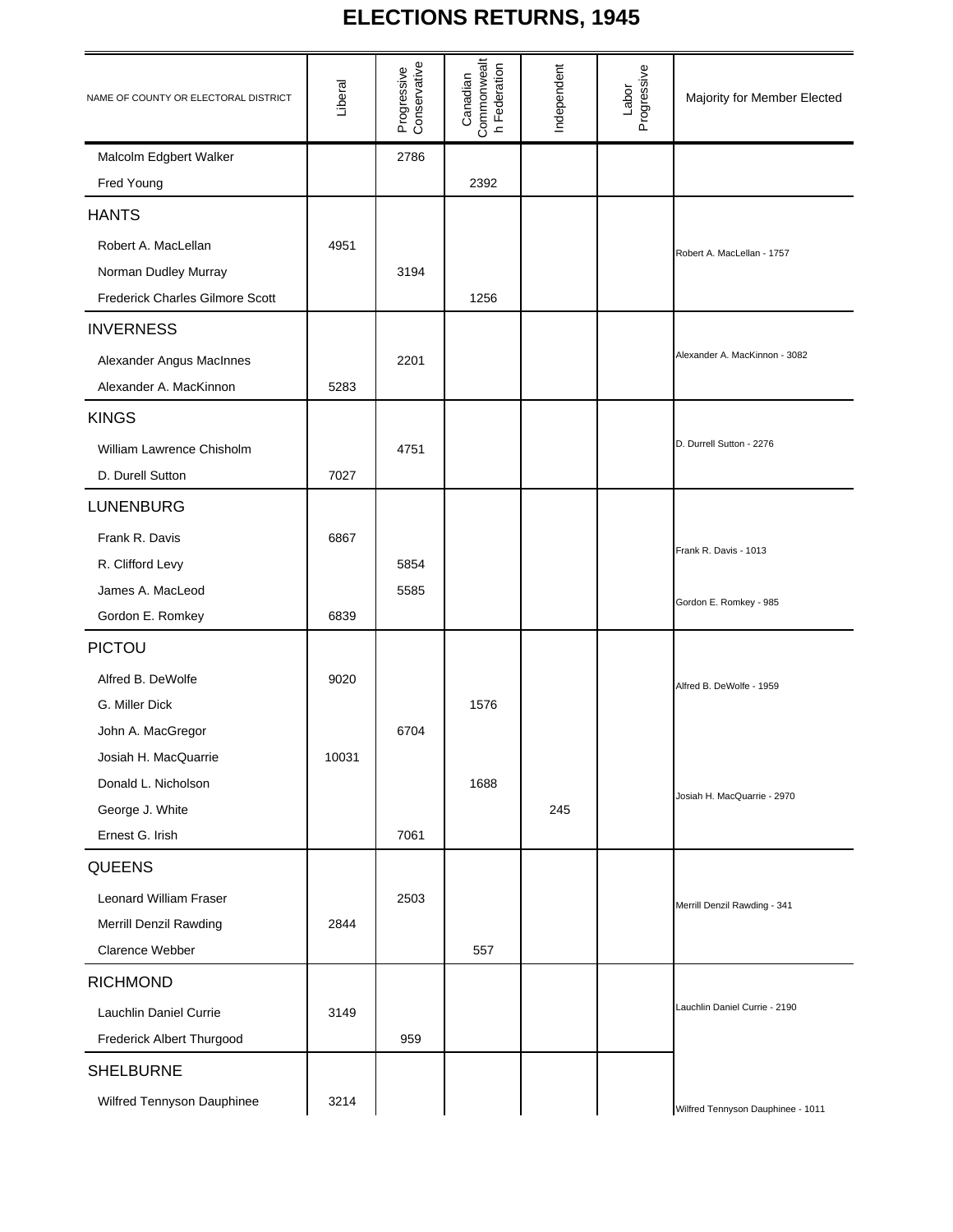| NAME OF COUNTY OR ELECTORAL DISTRICT | Liberal | Conservative<br>Progressive | Commonwealt<br>h Federation<br>Canadian | Independent | Progressive<br>Labor | Majority for Member Elected |
|--------------------------------------|---------|-----------------------------|-----------------------------------------|-------------|----------------------|-----------------------------|
| <b>Frederick William Bower</b>       |         | 2203                        |                                         |             |                      |                             |
| Cecil James O'Donnell                |         |                             | 338                                     |             |                      |                             |
| <b>VICTORIA</b>                      |         |                             |                                         |             |                      |                             |
| John Malcolm Campbell                | 2101    |                             |                                         |             |                      | John Malcolm Campbell - 954 |
| William Ross MacAulay                |         | 1147                        |                                         |             |                      |                             |
| YARMOUTH                             |         |                             |                                         |             |                      |                             |
| Frank Parker Day                     |         | 4058                        |                                         |             |                      | Henry Arthur Waterman - 942 |
| Henry Arthur Waterman                | 5000    |                             |                                         |             |                      |                             |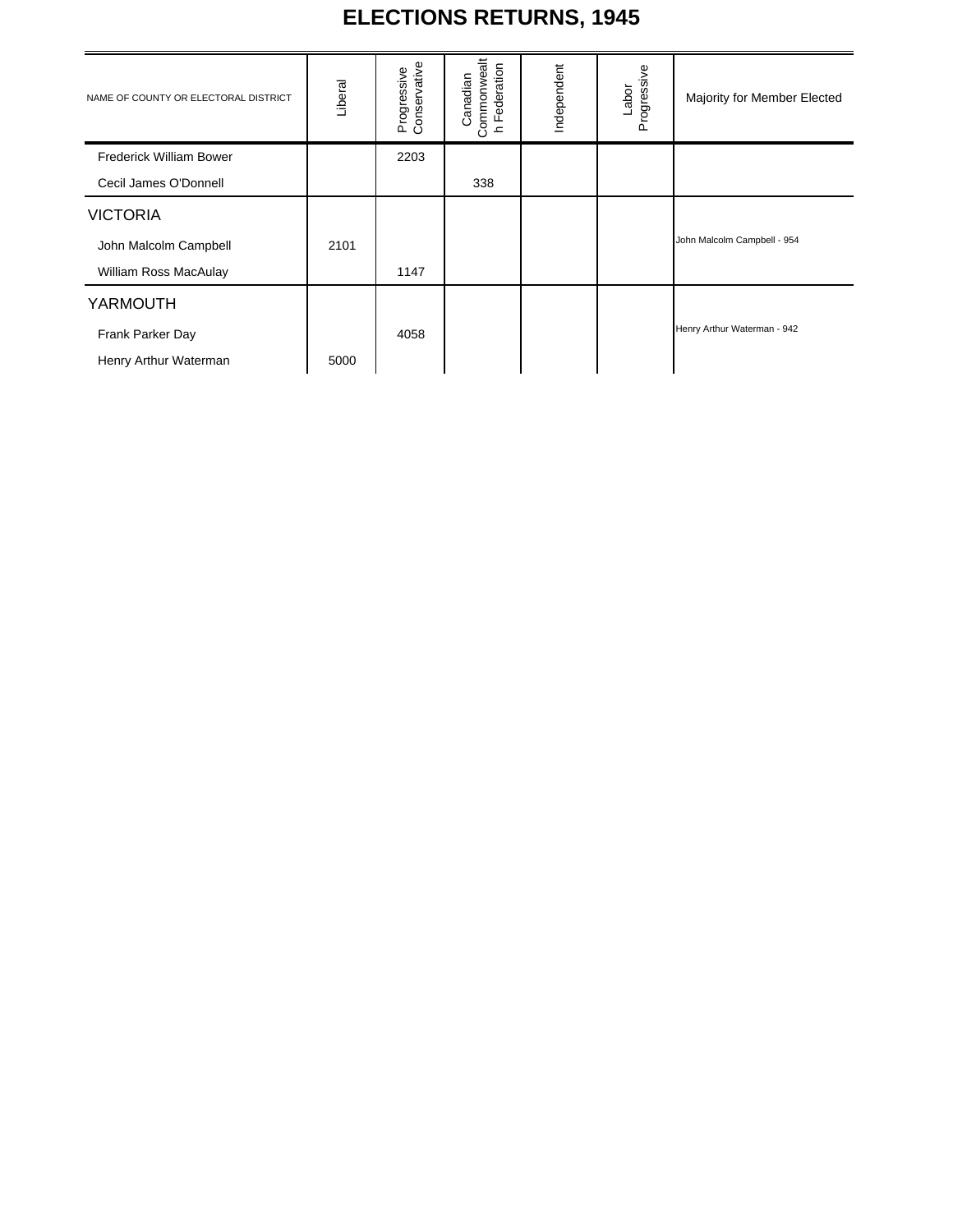#### **ACTIVE SERVICE VOTES**

| $-$ NO. of Distri- | <b>NAME OF DIVISION</b>           | No. of<br>Name on<br>Voters' List | <b>Total Voted</b> | Ballots<br>Rejected | Proxy          |
|--------------------|-----------------------------------|-----------------------------------|--------------------|---------------------|----------------|
|                    | <b>Halifax Embarkation</b>        | 60                                | 19                 | 1                   |                |
| $\overline{2}$     | <b>Halifax Cathedral Barracks</b> | 129                               | 26                 |                     |                |
| 3                  | <b>Halifax Glacis Barracks</b>    | 259                               | 37                 |                     |                |
| 6                  | Halifax No6 District Depot        | 195                               | 100                | 5                   | $\overline{2}$ |
| 6A                 | Halifax No6 District Depot        | 217                               | 143                | 4                   |                |
| 6B                 | Halifax No6 District Depot        | 156                               | 141                | 1                   |                |
| $\overline{7}$     | <b>Halifax Willow Park</b>        | 131                               | 36                 |                     |                |
| 9                  | <b>York Battery</b>               | 31                                | 18                 |                     |                |
| 11                 | Halifax H.M.C. Dockyard           | 143                               | 53                 |                     |                |
| 12                 | Halifax H.M.C.S. Stadacona        | 67                                | 14                 |                     |                |
| 13                 | Air Port, Eastern Passage         | 87                                | 76                 | $\overline{2}$      |                |
| 14                 | A-23 Training Centre              | 72                                | 16                 |                     |                |
| 15                 | <b>Bedford</b>                    | 20                                | $\overline{7}$     |                     |                |
| 16                 | Debert                            | 252                               | 198                | $\overline{7}$      |                |
| 17                 | Debert                            | 108                               | 19                 | $\mathbf 1$         |                |
| <b>17A</b>         | Debert                            | 259                               | 114                | 3                   |                |
| 17B                | <b>Debert</b>                     | 121                               | 21                 | 1                   |                |
| 18                 | Aldershot                         | 136                               | 64                 | $\overline{2}$      |                |
| <b>18A</b>         | Aldershot                         | 393                               | 95                 | 5                   |                |
| 18B                | Aldershot                         | 414                               | 94                 | $\overline{2}$      |                |
| 19                 | Windsor                           | 182                               | 82                 |                     |                |
| 20                 | Greenwood                         | 25                                | 12                 |                     |                |
| 21                 | Cornwallis                        | 24                                | 14                 | 1                   |                |
| 22                 | Cornwallis                        | 71                                | 40                 | 1                   |                |
| 23                 | Yarmouth                          | 37                                | 9                  |                     |                |
| 24                 | Shelburne                         | 11                                | 10                 | 1                   |                |
| 25                 | Sydney, Victoria Park             | 119                               | 75                 | 3                   |                |
| 26                 | Sydney, H.M.C.S. Protector        | 17                                | 17                 | 1                   |                |
| 27                 | Halifax R.C.E. Wharf              | 119                               | 30                 | 1                   |                |
| 28                 | Halifax Hospital (mobile)         | 260                               | 130                | 3                   |                |
| 29                 | Halifax Eastern Air Command       | 27                                | 18                 |                     |                |
| 30                 | <b>McNabs Detention Barracks</b>  | 30                                | 17                 | 3                   |                |
|                    | <b>Totals</b>                     | 4172                              | 1745               | 48                  | $\overline{c}$ |